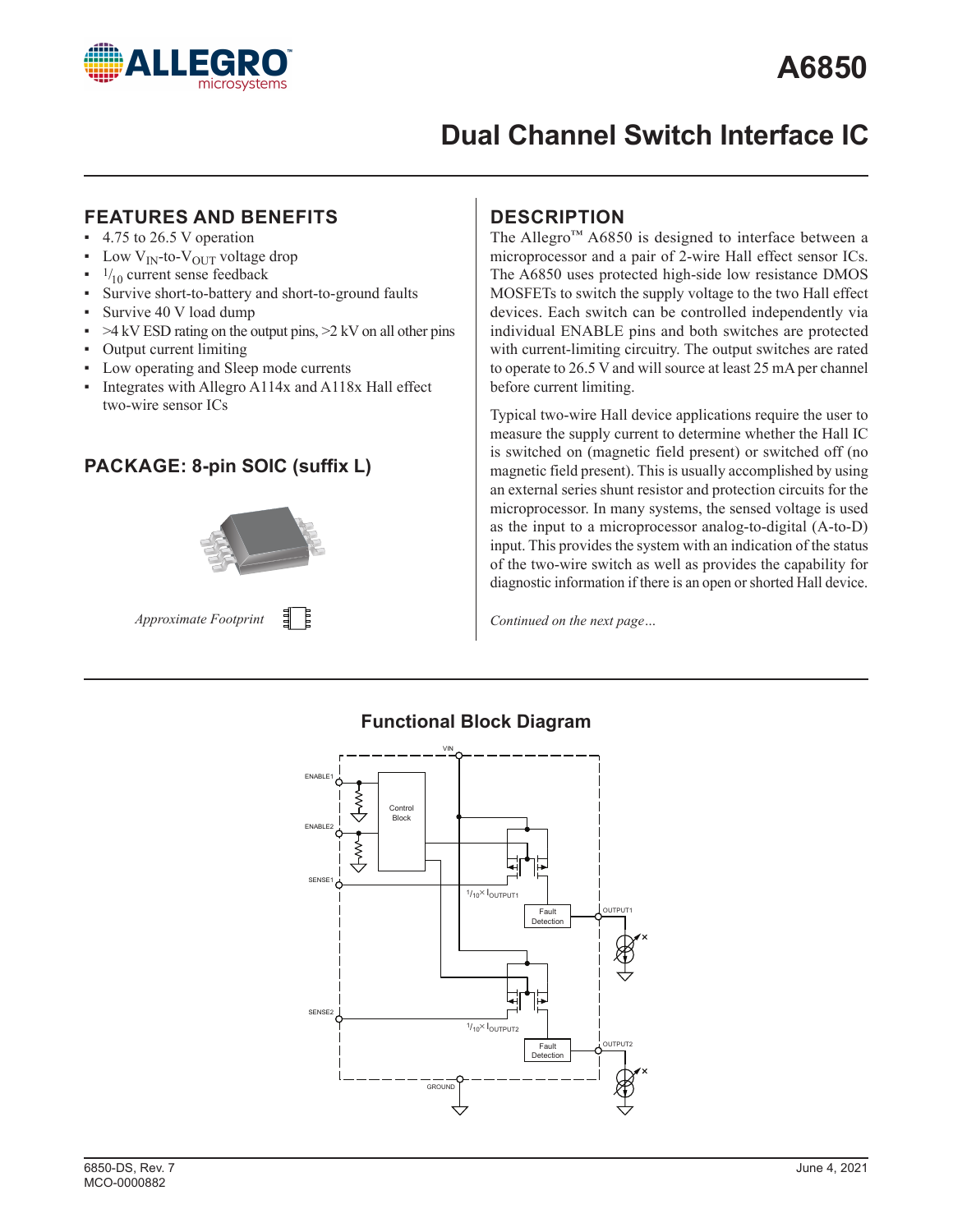#### **Description (continued)**

The A6850 eliminates the need for the external series shunt resistor in Hall device applications by incorporating an integrated current mirror which reports the Hall IC supply current as a  $\frac{1}{10}$  value on the SENSE1 or SENSE2 output pin. A low current Sleep mode is

available  $(\leq 15 \mu A)$  by driving both ENABLE pins low. Also, the A6850 can be used to interface to mechanical switches.

The A6850 is supplied in an 8-pin Pb (lead) free SOIC package, with 100% matte tin leadframe plating.

#### **Selection Guide**

| <b>Part Number</b> | <b>Packing</b>                |
|--------------------|-------------------------------|
| A6850KLTR-T        | 13-in. reel, 3000 pieces/reel |

#### **Absolute Maximum Ratings**

| <b>Characteristic</b>                    | Symbol               | <b>Notes</b>                      | Rating        | <b>Units</b> |
|------------------------------------------|----------------------|-----------------------------------|---------------|--------------|
| Supply Voltage                           | $V_{IN}$             |                                   | 40            | V            |
| Output Voltage                           | VOUTPUTX             |                                   | $-0.3$ to 40  | V            |
| <b>SENSEx Voltage Range</b>              | $V_{\sf SENSEx}$     |                                   | $-0.3$ to $7$ | V            |
| <b>ENABLEx Voltage Range</b>             | V <sub>ENABLEX</sub> |                                   | $-0.3$ to 7   | V            |
| <b>Operating Ambient Temperature</b>     | $T_A$                |                                   | $-40$ to 150  | °C           |
| Maximum Junction Temperature             | $T_{\rm d}$ (max)    |                                   | 150           | °C           |
| Storage Temperature                      | $T_{\text{stg}}$     |                                   | $-55$ to 150  | $^{\circ}$ C |
| ESD Rating - Human Body Model            | <b>HBM</b>           | AEC-Q100-002; OUTPUT1 and OUTPUT2 | 4.5           | kV           |
|                                          |                      | AEC-Q100-002; all other pins      | 2.5           | kV           |
| <b>ESD Rating - Charged Device Model</b> | <b>CDM</b>           | AEC-Q100-011; all pins            | 1050          | V            |

#### **Pinout Diagram**



#### **Terminal List Table**

| <b>Name</b>         | <b>Number</b> | <b>Description</b>                     |  |
|---------------------|---------------|----------------------------------------|--|
| ENABLE1             |               | Digital input pulled to ground         |  |
| SENSE1              | 2             | Sensed current output                  |  |
| ENABLE2             | 3             | Digital input pulled to ground         |  |
| SFNSF <sub>2</sub>  | 4             | Sensed current output                  |  |
| <b>VIN</b>          | 5             | Chip power supply voltage              |  |
| OUTPUT <sub>2</sub> | 6             | Switchable voltage supply to sensor IC |  |
| <b>GROUND</b>       | 7             | Ground reference                       |  |
| OUTPUT <sub>1</sub> | 8             | Switchable voltage supply to sensor IC |  |

#### **THERMAL CHARACTERISTICS may require derating at maximum conditions, see application information**

| <b>Characteristic</b>                         | Symbol                                         | <b>Test Conditions*</b>             | Value | <b>Units</b> |
|-----------------------------------------------|------------------------------------------------|-------------------------------------|-------|--------------|
| $R_{\theta JA}$<br>Package Thermal Resistance |                                                | 4-layer PCB based on JEDEC standard | 80    | °C/W         |
|                                               | 1-layer PCB with copper limited to solder pads | 140                                 | °C/W  |              |

\*Additional thermal data available on the Allegro Web site.

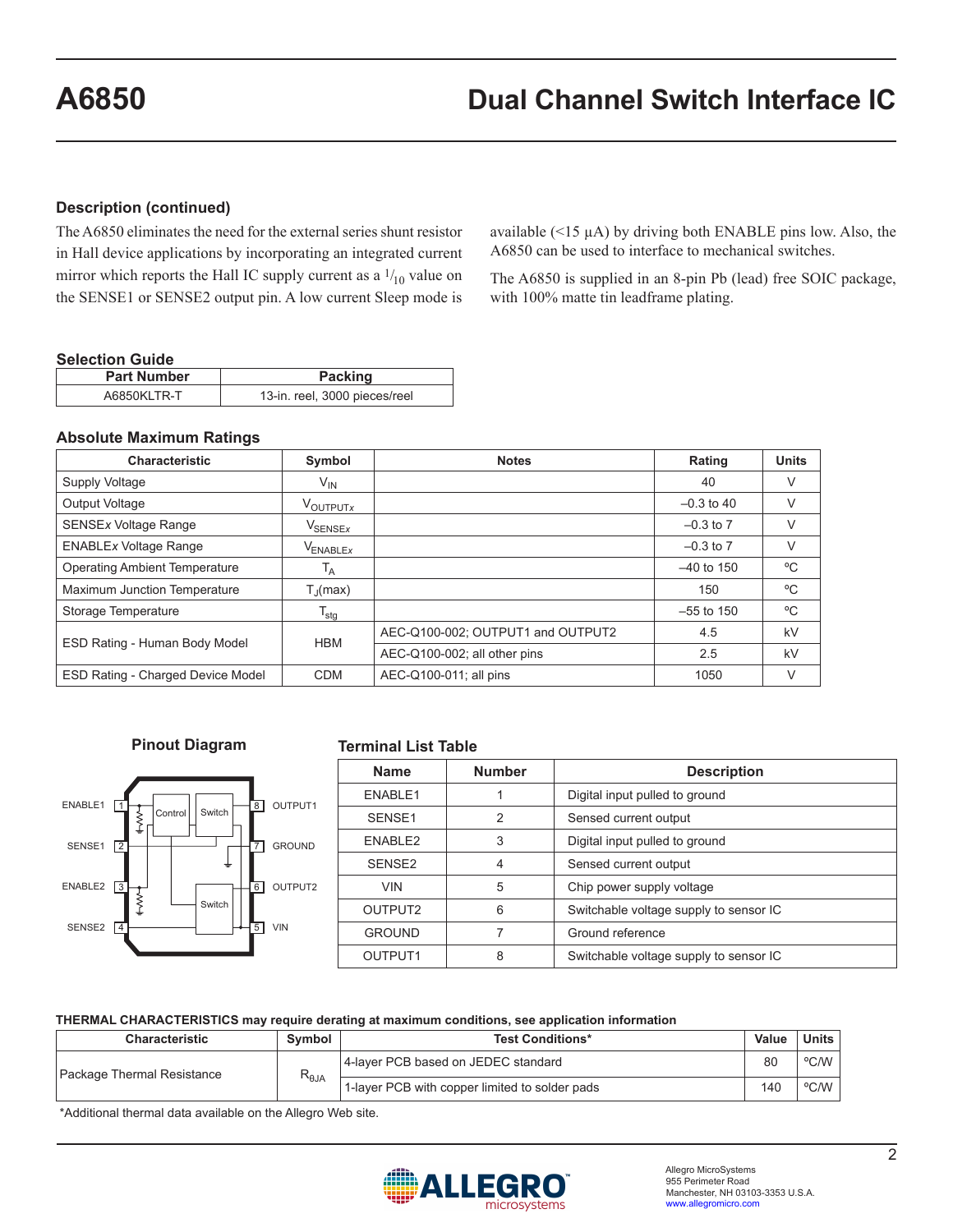# **A6850 Dual Channel Switch Interface IC**

## ELECTRICAL CHARACTERISTICS at T<sub>J</sub> = -40 to +150°C (unless noted otherwise)

| <b>Characteristics</b>                                                           | Symbol                    | <b>Test Conditions</b>                                                                                                            | Min.                     | Typ.                     | Max.                     | <b>Units</b>      |
|----------------------------------------------------------------------------------|---------------------------|-----------------------------------------------------------------------------------------------------------------------------------|--------------------------|--------------------------|--------------------------|-------------------|
| Supply Input Voltage Range                                                       | $V_{IN}$                  |                                                                                                                                   | 4.75                     |                          | 26.5                     | V                 |
|                                                                                  |                           | Operating mode, $I_{\text{OUTPUTX}} = 0$ mA                                                                                       |                          |                          | 5.0                      | mA                |
| <b>Supply Input Quiescent Current</b>                                            | $I_{\text{INQ}}$          | Sleep mode:<br>ENABLE1 and ENABLE2 low<br>$V_{\text{OUTPUT1}} = V_{\text{OUTPUT2}} = 0 V$                                         | $\qquad \qquad -$        |                          | 15                       | μA                |
| Power-Up Time <sup>1</sup>                                                       | $t_{ON}$                  |                                                                                                                                   | $\equiv$                 |                          | 20                       | μs                |
| Output Rise Time <sup>2</sup>                                                    | $t_{rLH}$                 | $I_{\text{OUTPUTx}} = 0$ to $-10$ mA,<br>10% to 90% VSENSEX                                                                       | $\overline{\phantom{0}}$ | 0.18                     | 1.5                      | μs                |
| Output Fall Time <sup>2</sup>                                                    | $t_{\text{fHL}}$          | $I_{\text{OUTPUTX}} = 0$ to $-10$ mA,<br>90% to 10% V <sub>SENSEx</sub>                                                           |                          | 1.4                      | 3.5                      | $\mu s$           |
| Enable Delay Time <sup>2</sup>                                                   | t <sub>ENdlyLH</sub>      | $I_{\text{OUTPUTX}} = -5 \text{ mA}$ ,<br>50% ENABLEx to 50% VSENSEX                                                              | $\overline{\phantom{0}}$ | 150                      | 500                      | ns                |
| Disable Delay Time <sup>2</sup>                                                  | t <sub>ENdlyHL</sub>      | $I_{\text{OUTPUTX}} = -5 \text{ mA}$<br>50% ENABLEx to 50% VSENSEx                                                                |                          | 4.0                      | 7.5                      | μs                |
| <b>OUTPUTx Source Resistance</b>                                                 | $R_{DS(on)}$              | $I_{\text{OUTPUTX}} = -20 \text{ mA}$                                                                                             | $\overline{\phantom{0}}$ | $\overline{\phantom{0}}$ | 35                       | Ω                 |
| <b>OUTPUTx Leakage Current</b>                                                   | Ι <sub>Ουτρυτο</sub>      | $V_{\text{OUTPUTx}} = 0 V;$ disabled                                                                                              | $\equiv$                 | $\overline{\phantom{0}}$ | $-20$                    | μA                |
| SENSEx Output Current Offset <sup>3</sup>                                        | SENSE(ofs)                | $I_{\text{SENSEX}} = (I_{\text{OUTPUTX}} / 10) + I_{\text{SENSE(ofs)}}$<br>$I_{\text{OUTPUT}} = -2 \text{ mA to } -20 \text{ mA}$ | $-100$                   | $\overline{\phantom{0}}$ | 100                      | μA                |
|                                                                                  | <b>I</b> SENSEQ           | $V_{\text{SENSEX}} = 0$ V; disabled                                                                                               |                          | $\overline{\phantom{0}}$ | 10                       | μA                |
| SENSEx Voltage <sup>4</sup>                                                      |                           | $V_{IN}$ > 7 V                                                                                                                    | 0                        | $\overline{\phantom{0}}$ | 6                        | $\vee$            |
|                                                                                  | $V_{\text{SENSEx}}$       | $V_{IN}$ < 7 V                                                                                                                    | 0                        | $\qquad \qquad -$        | $V_{IN} - 1$             | V                 |
| <b>ENABLEx Input Voltage Range</b>                                               | $V_{ENABLEH}$             |                                                                                                                                   | 2.0                      | $\equiv$                 |                          | V                 |
|                                                                                  | V <sub>ENABLEL</sub>      |                                                                                                                                   |                          | $\overline{\phantom{0}}$ | 0.4                      | $\overline{\vee}$ |
| <b>ENABLEx Input Hysteresis</b>                                                  | VENABLEhys                | At least one output enabled                                                                                                       | 125                      | $\overline{\phantom{0}}$ | 375                      | mV                |
| <b>ENABLEx Current</b>                                                           |                           | $ENABLEX = 2.0 V$                                                                                                                 | $\qquad \qquad -$        | 40                       | 100                      | μA                |
|                                                                                  | ENABLE                    | $ENABLEX = 0.4 V$                                                                                                                 | $\overline{\phantom{0}}$ | 8.0                      | 20                       | μA                |
| <b>OUTPUT Current Limit</b>                                                      | <b>I</b> OUTPUTM          |                                                                                                                                   | $-25.0$                  | $-35.0$                  | $-45.0$                  | mA                |
| <b>OUTPUT Reverse Bias Current</b>                                               | $I_{\text{OUTPUT(rvrs)}}$ | Reverse bias blocking: $V_{IN} = 4.75 V$ ,<br>$V_{\text{OUTPUT}}$ = 26.5 V                                                        |                          | 500                      | 750                      | μA                |
| Overvoltage Protection Threshold                                                 | V <sub>OVP</sub>          | Rising V <sub>IN</sub>                                                                                                            | 27.0                     | $\overline{\phantom{0}}$ | 33.0                     | $\overline{\vee}$ |
| <b>Overvoltage Protection Hysteresis</b>                                         | $V_{OVPhys}$              |                                                                                                                                   |                          | 2.0                      | $\overline{\phantom{0}}$ | $\vee$            |
| <b>Thermal Shutdown Threshold</b>                                                | T <sub>TSD</sub>          | Temperature Increasing                                                                                                            | $\overline{\phantom{0}}$ | 175                      | $\overline{\phantom{0}}$ | $\overline{C}$    |
| Thermal Shutdown Hysteresis<br>$10$ and $10$ and $20$ and $10$ and $10$ and $10$ | T <sub>TSDhys</sub>       |                                                                                                                                   |                          | 15                       |                          | $^{\circ}$ C      |

<sup>1</sup>Delay from end of Sleep mode to outputs enabled.<br><sup>2</sup>  $R_{\rm SENSEx}$  = 1.5 kΩ.

3For input and output current specifications, negative current is defined as coming out of (sourced from) the specified device pin.

 $4$ User to ensure that V<sub>SENSEx</sub> remains within the specified range. If V<sub>SENSEx</sub> exceeds the maximum value, the device is self-protected by an internal clamp, but not all parameters perform as specified.

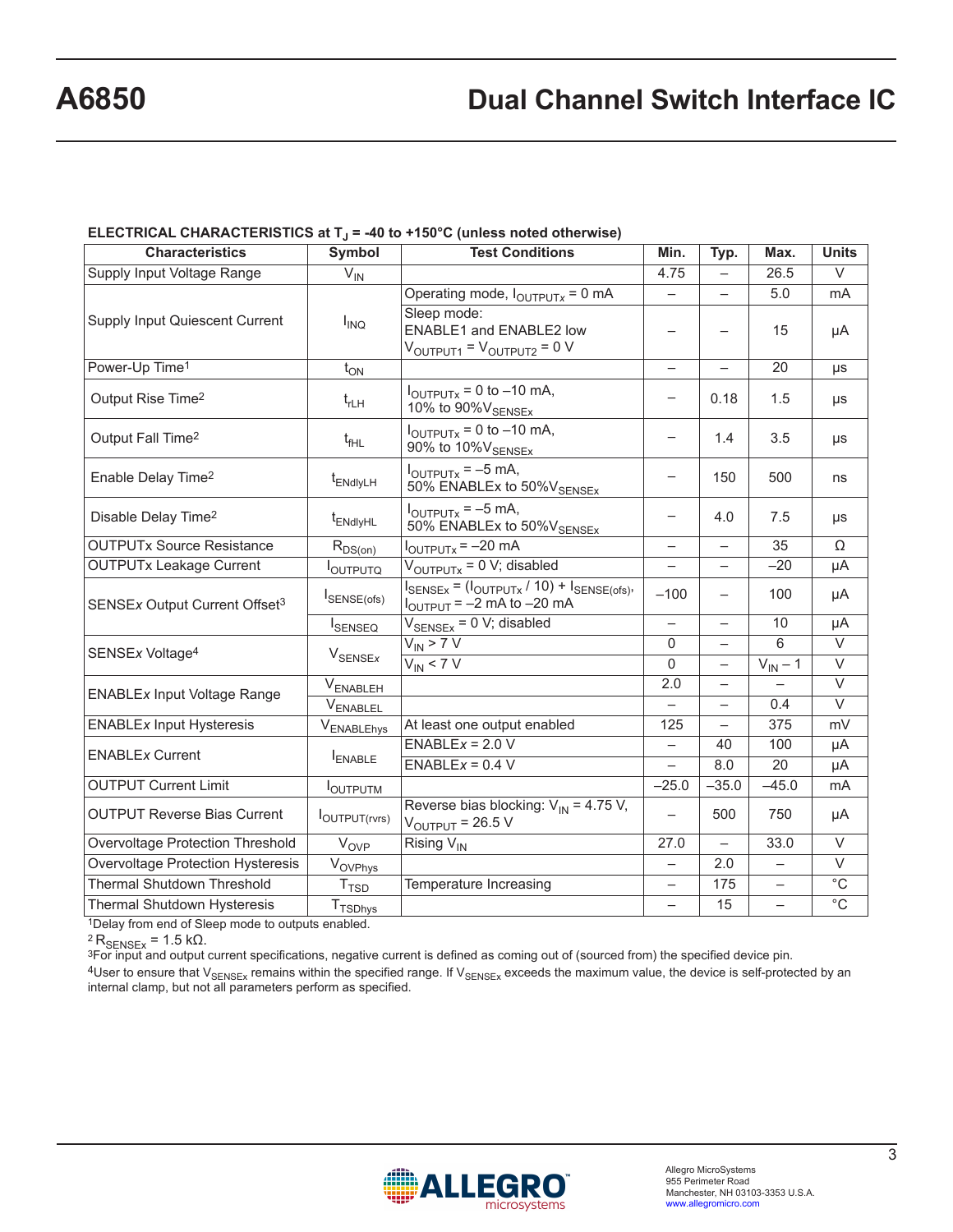

## Characteristic Performance

Figure 1. Signal Channel Timing, ENABLE1 = ENABLE1 = High,  $R_{\rm SENSE}$  = 1.5 k $\Omega$ 



Figure 2. Enable Delays, one ENABLE input held high to prevent the IC going into Sleep mode

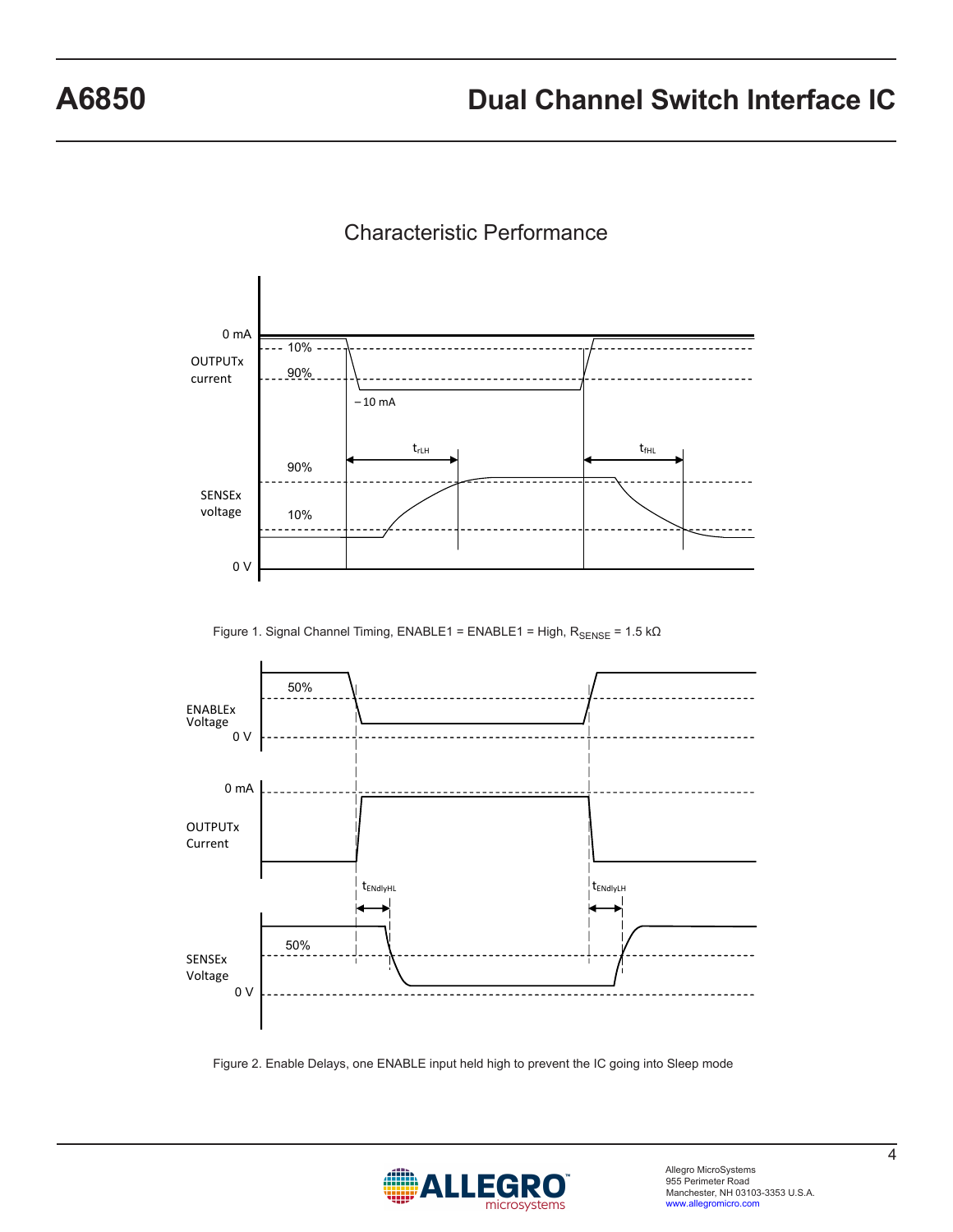# Functional Description

#### **SENSE Pin Outputs**

The A6850 divides the OUTPUTx pin current by 10 and mirrors it onto the corresponding SENSEx pin. Putting sense resistors, RSENSE , from these pins to ground will create a voltage that can be read by an ADC (analog-to-digital converter). The value of R<sub>SENSE</sub> should be chosen so that the voltage drop across the sense resistor ( $V_{RSENSE}$ ) does not exceed the maximum voltage rating of the ADC. For further protection of the ADC, an external clamping circuit, such as a Zener diode, can be used to clamp any transient current spikes that may occur on the output that would be translated onto the SENSE pins.

The sense current is one tenth of the output current, plus an offset current. This offset current is consistent across the whole range of the output current. The sense current can be calculated by the following formula:

$$
I_{\text{SENSEX}} = (I_{\text{OUTPUTX}} / 10) + I_{\text{SENSE(ofs)}}.
$$
 (1)

The sense resistor must also be chosen to meet the voltage limits on the sense pin (see Electrical Characteristics table).

#### **Output Current Limit**

The A6850 limits the output current to a maximum current of  $I<sub>OIITPIITM</sub>$ . The output current will remain at the current limit until the output load is reduced or the A6850 goes into thermal shutdown.

The high output current limit allows the bypass capacitor,  $C_{\text{BYP}}$ , on the Hall sensor IC to charge up quickly. This allows a high slew rate on the VCC pin of the Hall sensor IC, ensuring that the sensor IC Power-On State will be correct. See the Applications Information section for schematic diagrams and power calculations.

#### **Output Faults**

The A6850 withstands short-to-ground or short-to-battery of the OUTPUTx pins. In the case of short-to-ground, current is held to the current limit  $(I_{\text{OUTPUTM}})$ .

If  $V_{\text{OUTPUTX}}$  > (V<sub>IN</sub> + 0.7 V) during a short-to-battery event, the A6850 monitors  $V_{\text{OUTPUT}x}$  and disables the outputs. Because the protection circuitry requires a finite amount of time to disable the outputs, a bypass capacitor of 1  $\mu$ F is necessary on V<sub>IN</sub>. Although OUTPUTx sinks current into the A6850 in this state, the reverse current is shunted to ground and does not appear on the VIN pin.

#### **Overvoltage Protection**

The A6850 has built-in overvoltage protection against a load dump on the supply bus. In the case of a load dump, or when  $V_{IN}$ is connected to the battery supply bus and  $V_{IN}$  rises above the overvoltage threshold,  $V_{OVP}$ , the A6850 will shut off the outputs.

#### **Sleep Mode**

Low-leakage or sleep modes are required in automotive applications to minimize battery drain when the vehicle is parked. The A6850 enters sleep mode when both ENABLE pins are low. In sleep mode, the internal regulators and all other internal circuitry are disabled.

When enabling an output, the part must first come out of sleep mode. Consequently, the wake-up time amounts to a propagation delay before the outputs turn on. Also, the ENABLE pins do not switch with hysteresis until the regulators stabilize.

After the internal regulators stabilize, internal circuitry is enabled and the outputs turn on, as shown in figure 3. As long as one ENABLE pin is held high, the A6850 operates with hysteresis.



Figure 3. Activation Timing Diagram. Exiting Sleep mode via ENABLE signal to output waveform.

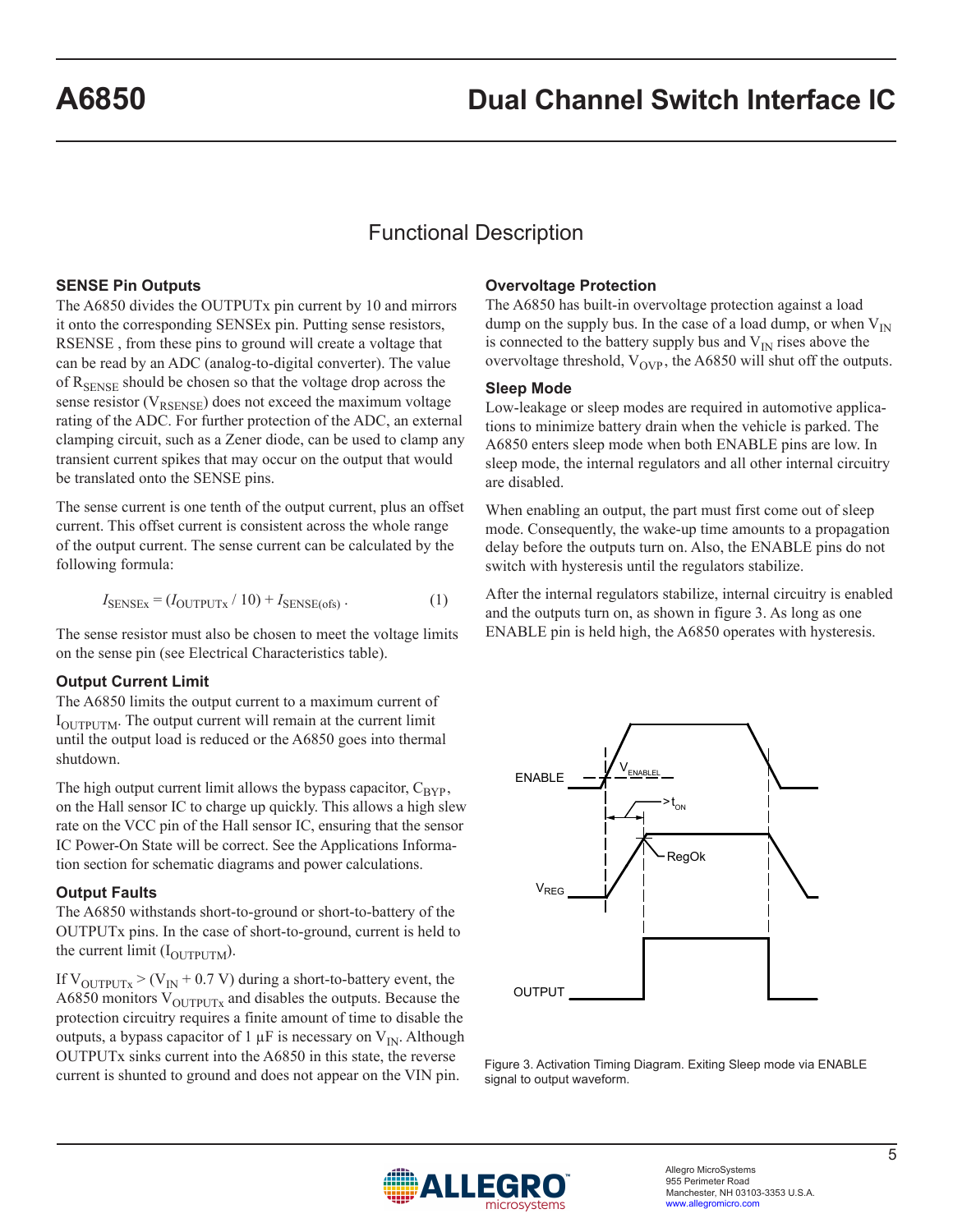#### **Signal and Enable delays**

When  $ENABLEX = 1$ , current signals applied to the OUTPUTx pins will appear scaled and delayed on the SENSEx pins. The transfer characteristic can be considered that of a low pass filter.

The response time definitions are given in figures 1 and 2, in the Characteristic Performance section.

The rise time response is dependent on the effective capacitance loading on the SENSEx pin.

The RC time constant,  $\tau$ , can be estimated using:

 $\tau = R_{\text{SENSEx}} (90 + C_{\text{SENSE}})$  (2)

where  $R_{\text{SENSEX}}$  is in k $\Omega$  and  $C_{\text{SENSE}}$  is in pF; the result will be in ns.

The 10% to 90% rise time,  $\Box t$ <sub>rLH</sub>, may be estimated from:

$$
t_{rLH} = 2.2 \times \tau \tag{3}
$$

The small signal low pass filter bandwidth based on a single pole response may be estimated using:

$$
BW = 350 / trLH
$$
 (4)

The result is in MHz when  $t_{rLH}$  is in ns.

If the values of  $t_{rLH}$  and  $t_{fHL}$  are significantly different then a better estimate may be given by:

$$
BW = 700 / (t_{rLH} + t_{fHL})
$$
 (5)

The result is in MHz when  $t_{rLH}$  and  $t_{fHL}$  are in ns.

Each signal channel may be enabled or disabled individually via their respective ENABLEx pins, as shown in table 1.

|  | Table 1. Enable/Disable Signal Channel Truth Table |  |  |
|--|----------------------------------------------------|--|--|
|  |                                                    |  |  |

| EN <sub>1</sub> | EN <sub>2</sub> | IOU1 | <b>IOU2</b> | SEN <sub>1</sub> | SEN <sub>2</sub> |
|-----------------|-----------------|------|-------------|------------------|------------------|
| $\mathsf{I}$ *  | l *             |      |             |                  |                  |
| Н               |                 |      |             | $I_1/10$         |                  |
|                 | H               |      | Iゥ          |                  | $I_2/10$         |
| Н               | Н               |      | I۰          | $I_1/10$         | $I_2/10$         |

\*Sleep mode

When a capacitor is added in parallel with the signal source connected to an OUTPUTx pin, additional allowance must be made for settling time caused by the inrush current needed to recharge a partially, or fully discharged, capacitor which has decayed during the disabled period.

During this time the current required may reach  $I<sub>OUTPUTM</sub>$ , the current limit value for the OUTPUTx pins.

The effects will be most noticeable on a SENSEx pin and will usually cause a signal overshoot as shown as  $t_{ENsettle}$  in figure 4.

#### **Thermal Shutdown (TSD)**

The A6850 protects itself from excessive heat damage by disabling both outputs when the junction temperature,  $T<sub>I</sub>$ , rises above the TSD threshold  $(T_{TSD})$ . The outputs will remain off until the junction temperature falls below the  $T<sub>TSD</sub>$  level minus the TSD hysteresis,  $T_{TSDhys}$ .



Figure 4. Overshoot resulting from additional capacitance.

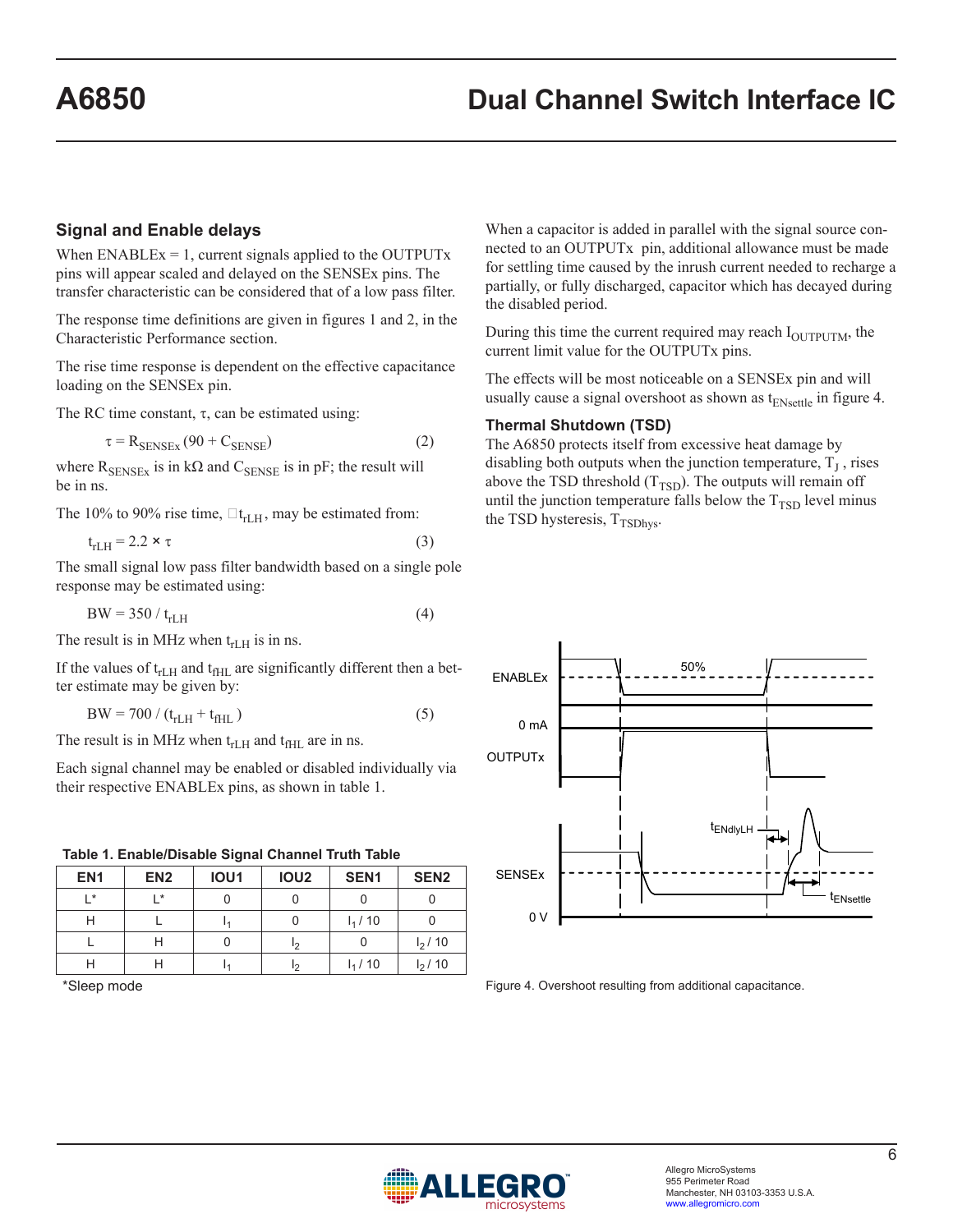# **A6850 Dual Channel Switch Interface IC**

 $T_J$  can be estimated by calculating the power dissipation  $(P_D)$  of the A6850. To calculate  $P_D$ :

 $P_{\rm D} = V_{\rm IN} I_{\rm INO}$  (6)

 $-V_{\text{OUTPUT1}} I_{\text{OUTPUT1}} - V_{\text{OUTPUT2}} I_{\text{OUTPUT2}}$ 

 $-V_{\text{SENSE1}} I_{\text{SENSE1}} - V_{\text{SENSE2}} I_{\text{SENSE2}}$ .

 $P_{\rm D} = V_{\rm IN} I_{\rm INO}$  (7)

 $+(V_{\text{IN}}-V_{\text{OUTPUT1}})I_{\text{OUTPUT1}}$ 

 $+(V_{\text{IN}}-V_{\text{OUTPUT2}})I_{\text{OUTPUT2}}$ 

 $+(V_{\text{IN}}-V_{\text{SENSE1}})I_{\text{SENSE1}}$ 

 $+ (V_{\text{IN}} - V_{\text{SENSE2}}) I_{\text{SENSE2}}$ .

When  $I_{\text{OUTPUTx}} \times R_{\text{DS}(on)}$  < approximately 700 mV, then:

 $(V_{IN} - V_{OUTPUTX}) = I_{OUTPUTX} \times R_{DS(on)}$ .

When  $I_{\text{OUTPUTx}} \times R_{\text{DS(on)}}$  > approximately 700 mV, then:

 $I_{\text{OUTPUTX}} = I_{\text{OUTPUT}}(\text{max})$ ,

and  $V_{\text{OUTPUTX}}$  is set by the loading on the OUTPUTx pin.

The temperature rise of the A6850 can be calculated by multiplying  $P_D$  and the thermal resistance from junction to ambient,  $R_{\theta JA}$ . The formula for temperature rise, ∆T, is:

$$
\Delta T = P_{\rm D} \times R_{\rm \thetaJA} \,. \tag{8}
$$

The RθJA for an 8-pin SOIC (Allegro L package) on a one-layer board with minimum copper area is 140 °C/W. (More thermal data is available on the Allegro MicroSystems website.)

The total junction temperature can be calculated by:

$$
T_{\rm J} = T_{\rm A} + \Delta T \,,\tag{9}
$$

where  $T_A$  is the ambient air temperature.

*Example*: Calculating the power dissipation and temperature rise, given:

$$
T_A = 25^{\circ}\text{C},
$$
  
\n
$$
V_{IN} = 5 \text{ V},
$$
  
\n
$$
I_{INQ} = 5 \text{ mA},
$$
  
\n
$$
I_{OUTPUT1} = I_{OUTPUT2} = 15 \text{ mA},
$$
  
\n
$$
I_{SENSE} = I_{OUTPUTx} / 10 = 1.5 \text{ mA},
$$
  
\n
$$
R_{SENSE1} = R_{SENSE2} = 2 \text{ k}\Omega, \text{ and}
$$
  
\n
$$
I_{OUTPUTx} \times R_{DS(\text{on})} = 15 \times 35 = 525 \text{ mV} = V_{IN} - V_{OUTPUTx}.
$$

Then:

$$
P_D = 5 \text{ V} \times 5 \text{ mA}
$$
  
+ 0.525 \text{ V} \times 15 \text{ mA}+[5 \text{ V} - (1.5 \text{ mA} \times 2 \text{ k}\Omega)] \times 1.5 \text{ mA}  
+ 0.525 \text{ V} \times 15 \text{ mA}+[5 \text{ V} - (1.5 \text{ mA} \times 2 \text{ k}\Omega)] \times 1.5 \text{ mA}  
= 46.75 \text{ mW}.

Substituting in equation 8:

$$
\Delta T = 46.75
$$
 mW × 140 °C/W = 6.5 °C.

Substituting in equation 9:

$$
T_{\rm J} = 25^{\circ}\rm C + 6.5^{\circ}\rm C = 31.5^{\circ}\rm C.
$$

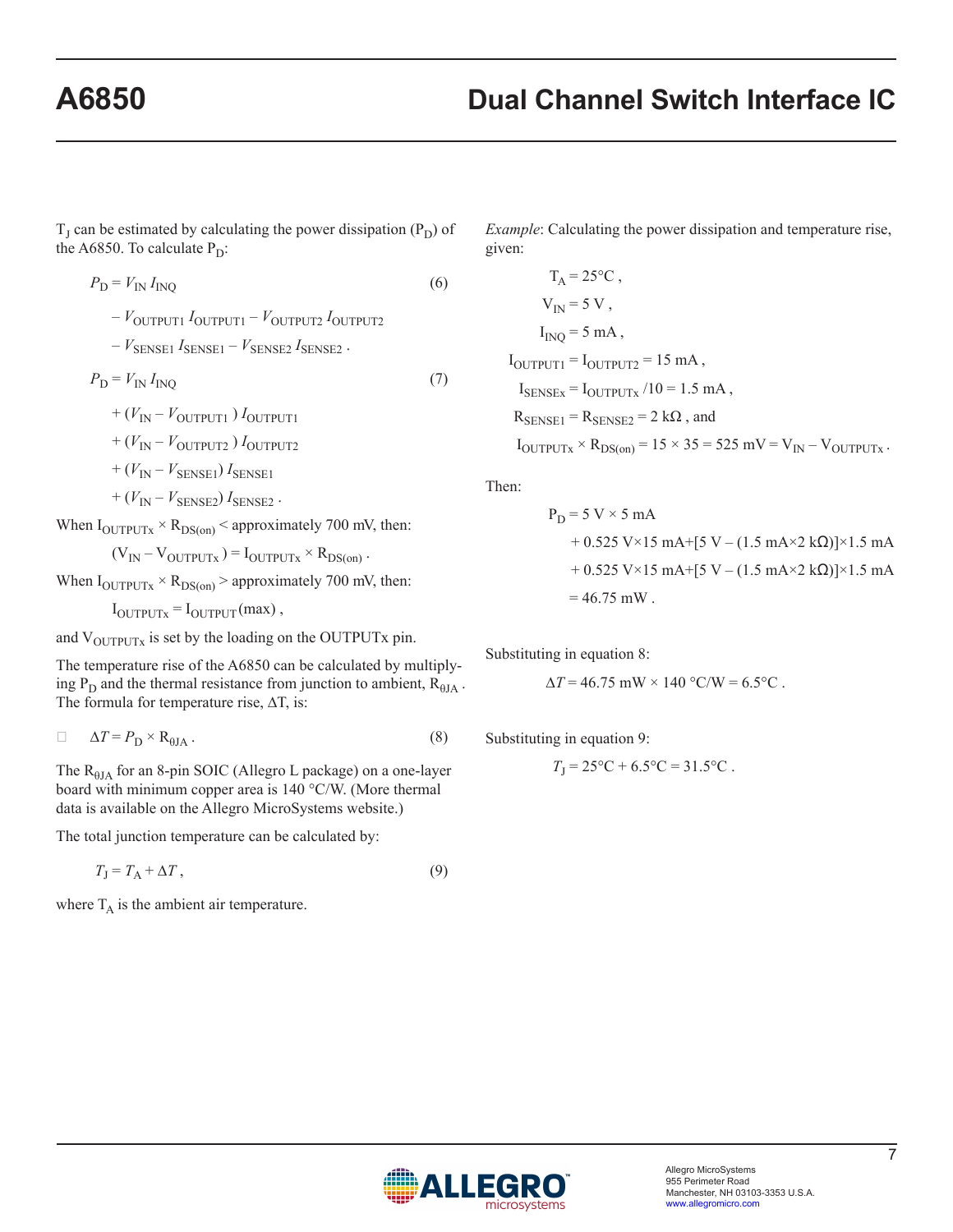# Applications Information

#### **Two-Wire Hall IC Interfacing**

When voltage is applied to two-wire Hall effect ICs, current flows within one of two narrow ranges. Any current level not within these ranges indicates a fault condition.

The following table describes some of the possible output conditions that can be monitored through the SENSE pins. Figure 5 is a typical application using the A6850 with dual Hall effect ICs.

| Signal and Fault Table |  |  |  |
|------------------------|--|--|--|
|------------------------|--|--|--|

| Condition                         | <b>Output Pin Current</b><br>(mA) | <b>Sense Pin Current</b><br>(mA) | Sense Pin Voltage,<br>$R_{\text{sense}} = 1.5 \text{ k}\Omega$<br>(V) |
|-----------------------------------|-----------------------------------|----------------------------------|-----------------------------------------------------------------------|
| <b>OUTPUT Pin Short-to-Ground</b> | 25 to 45                          | 2.5 to 4.5                       | 3.75 to 6.75                                                          |
| Logic High from Hall IC           | 12 to 17                          | 1.2 to $1.7$                     | 1.8 to 2.55                                                           |
| Short-to-Battery                  | 0.0                               | 0.0                              | 0                                                                     |
| Logic Low from Hall IC*           | 2 to 6.9                          | 0.2 to 0.69                      | 0.3 to 1.04                                                           |
| <b>Thermal Shutdown</b>           | 0.0                               | 0.0                              | 0                                                                     |
| <b>OUTPUT Pin Open</b>            | 0.0                               | 0.0                              | 0                                                                     |

\*This current range includes all A114x and A118x devices.



Figure 5. Typical Application with 2-Wire Hall Effect ICs

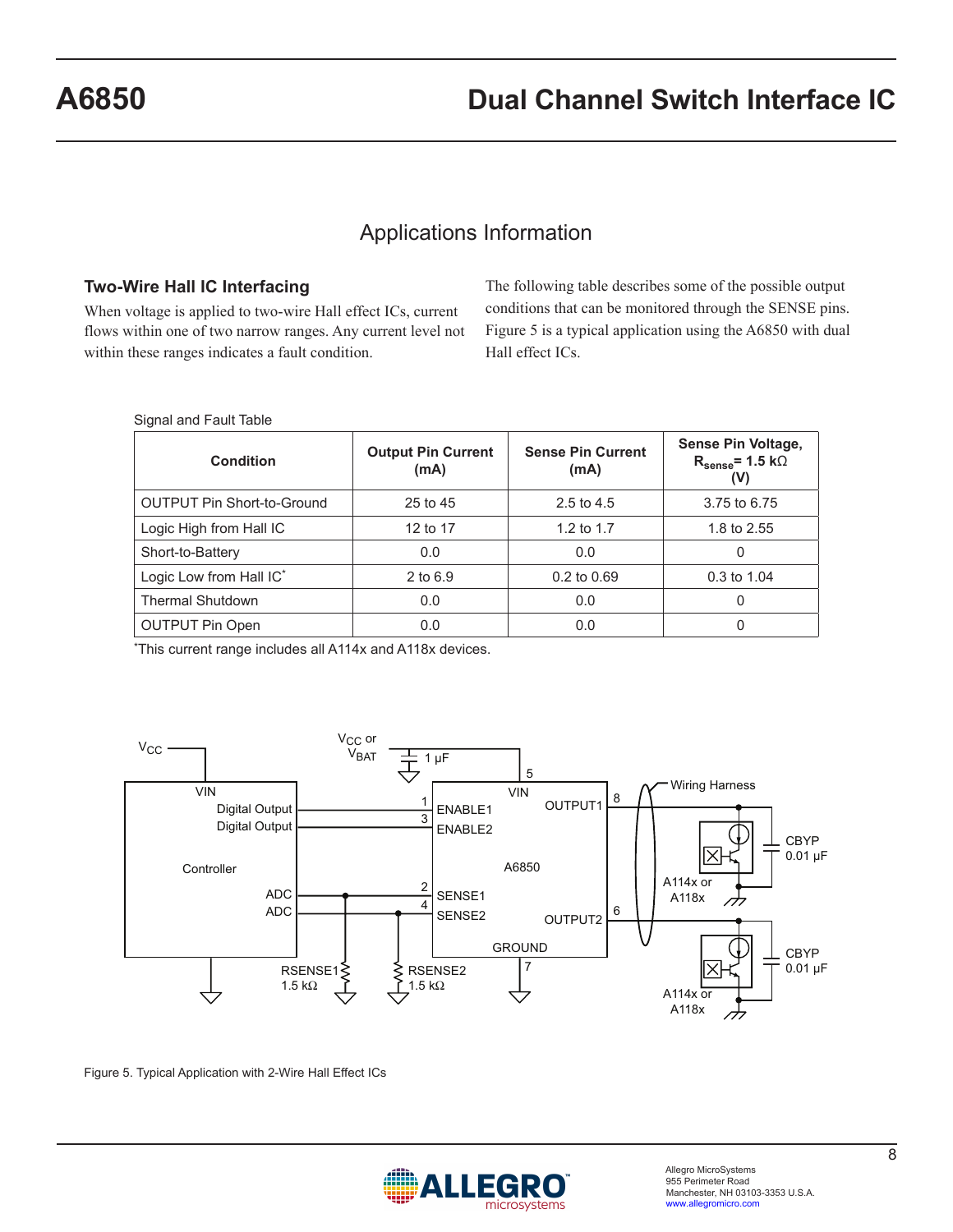#### **Mechanical Switch Interfacing**

The A6850 can be used as an interface between mechanical switches, set in a switch-to-ground configuration, and a low voltage microprocessor. A series resistor must be placed in the circuit to limit current when the mechanical switch is closed, in order to prevent excessive power dissipation in the A6850.

For example, to calculate the power dissipation in the A6850 driving two mechanical switches with  $1 \text{ k}\Omega$  series resistors, with  $V_{\text{IN}}$  = 12 V, assume that the current limit for each of the outputs is set to the maximum value,  $I_{\text{OUTPUTM}}(\text{max}) =$ 45 mA.

When the mechanical switch is closed without a series resistor, the A6850 will be at the current limit. The full 12 V of the power supply will drop across the A6850 at 45mA The power dissipation for one mechanical switch closed would be:

$$
P_{\text{D1}} = V_{\text{Drop1}} \times I_{\text{OUTPUT1}}= 12 \text{ V} \times 45 \text{ mA}= 540 \text{ mW}
$$
 (6)

A series resistor included in the circuit reduces power dissipation in the OUTPUTx section of the A6850.

The current is then limited to:

$$
I_{\text{OUTPUT1}} = V_{\text{IN}} / (35 + R_{\text{SERIES}})
$$
\n
$$
= 12 \text{ V} / 1035 \text{ }\Omega
$$
\n
$$
= 11.59 \text{ mA}
$$
\n
$$
V_{\text{Drop1}} = 35 \times I_{\text{OUTPUT1}}
$$
\n(8)\n
$$
= 405.7 \text{ mV}
$$

The power dissipation in the A6850 from this switch is much lower:

$$
P_{\text{D1}} = V_{\text{Drop1}} \times I_{\text{OUTPUT1}}
$$
  
= 0.4057 V × 11.3 mA  
= 4.58 mW



Figure 6. Typical Application with Mechanical Switches

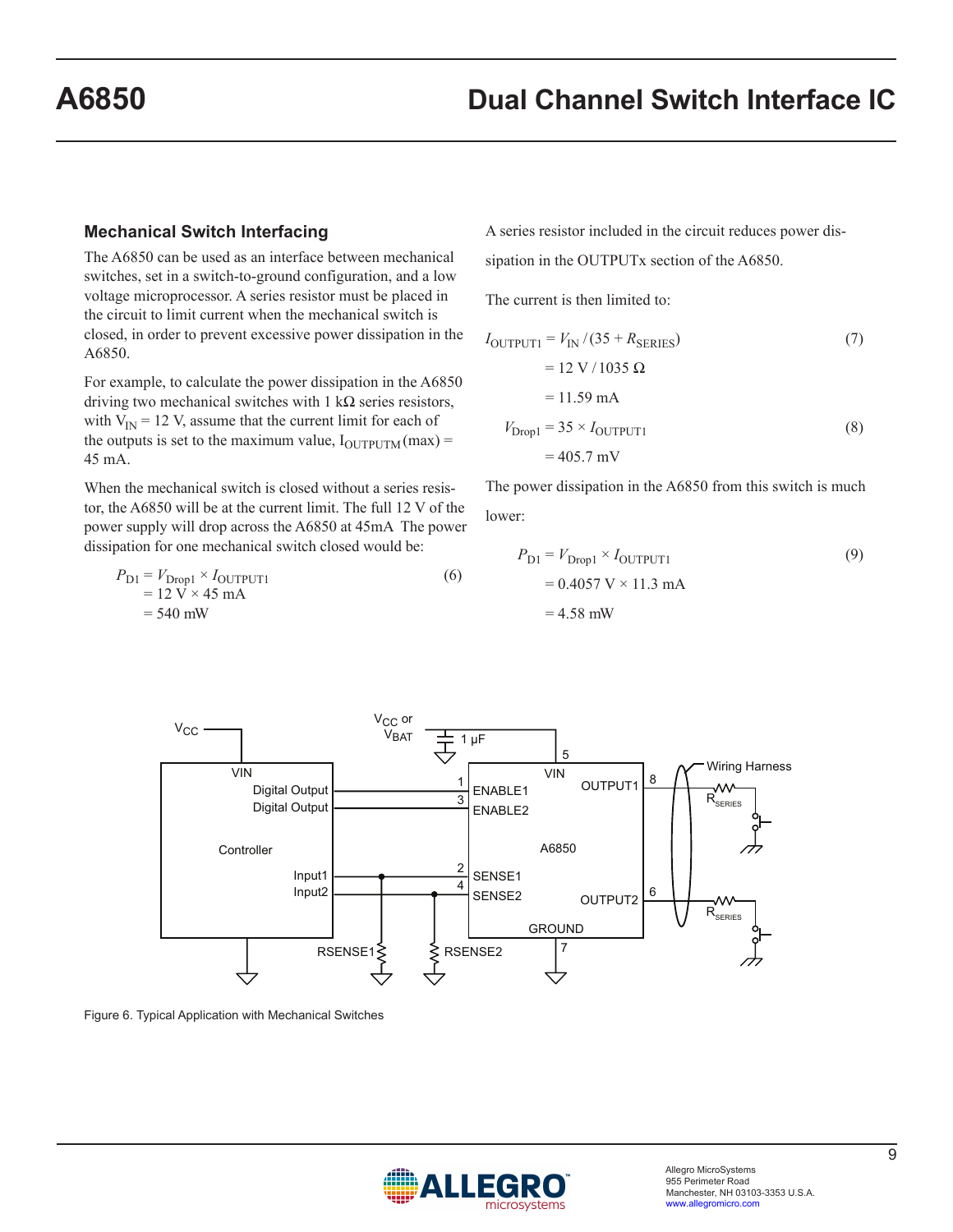### **Ganging SENSE1 and SENSE2**

In certain applications both outputs may be read with a single ADC channel. The OUTPUTx loads are enabled by alternatively activating ENABLEx. In fact, both ENABLE1 and ENABLE2 may be activated simultaneously, with the SENSE1 and SENSE2 currents added together. For valid measurements the load resistor need only be selected so that  $V_{\text{SENSEx}}$  remain within specification.



Figure 7. Outline of ganged configuration



Figure 8. Functional response in ganged configuration

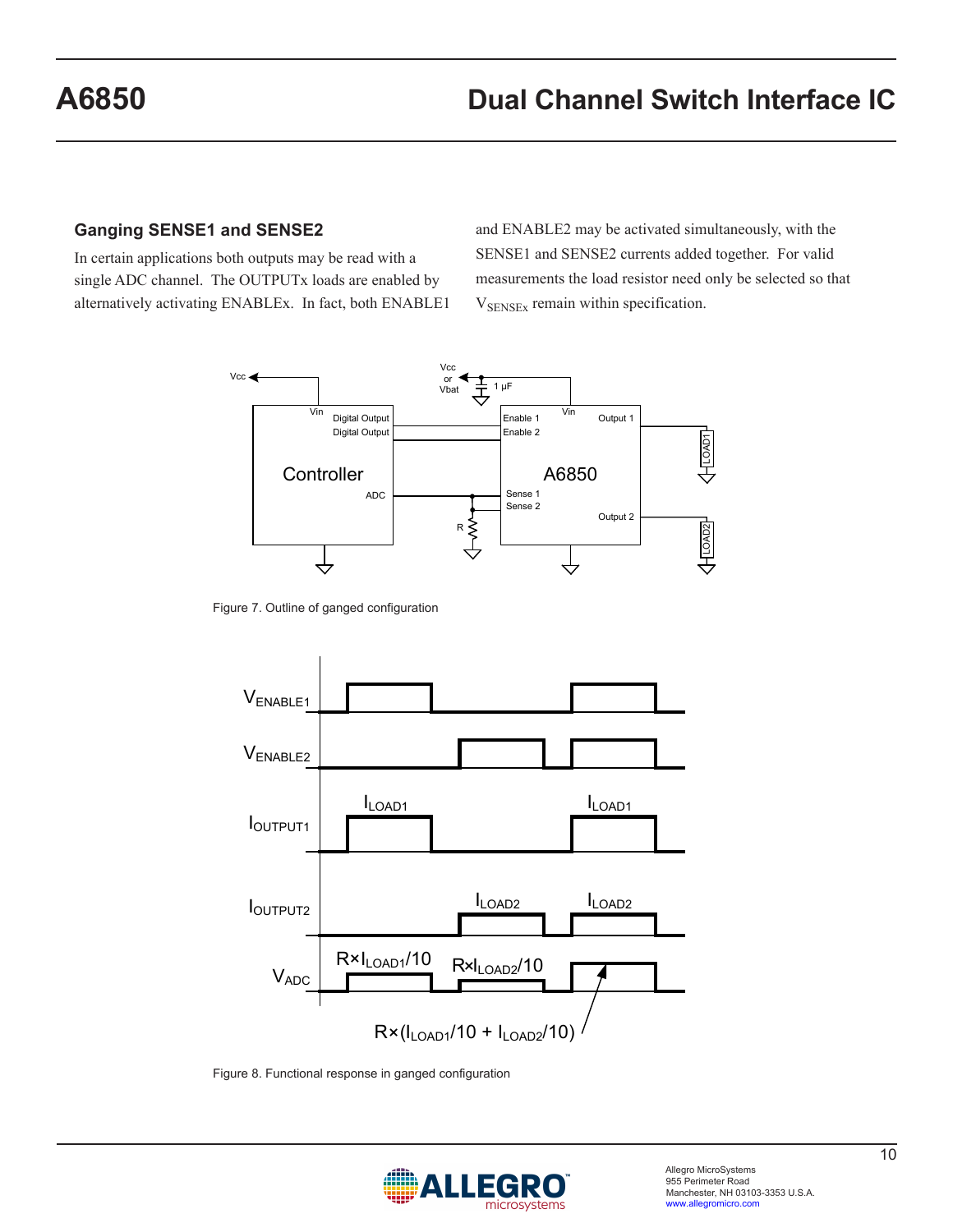### **Protection from EMI**

Transients generated by electromagnetic interference (EMI) can disturb operation of the A6850 or add unwanted noise to the signals being processed.

The scheme shown in figure 9 illustrates possible supply decoupling and signal filtering options. The selection of protection and filtering component values will depend on the details of the final application.

The A6850 must be protected with a suitable bypass capacitor to prevent transients entering VIN. The capacitor should be as close to the VIN and GND pins as feasible.

A pi-filter placed between the OUTPUTx pins and the sensor IC has been shown to demonstrate excellent performance in normal automotive Bulk Cable Injection (BCI) testing. However, component selection and layout as well as cable specification and placement must be tailored to the individual application. EMC results should be validated.



Figure 9. Decoupling and filtering suggestions

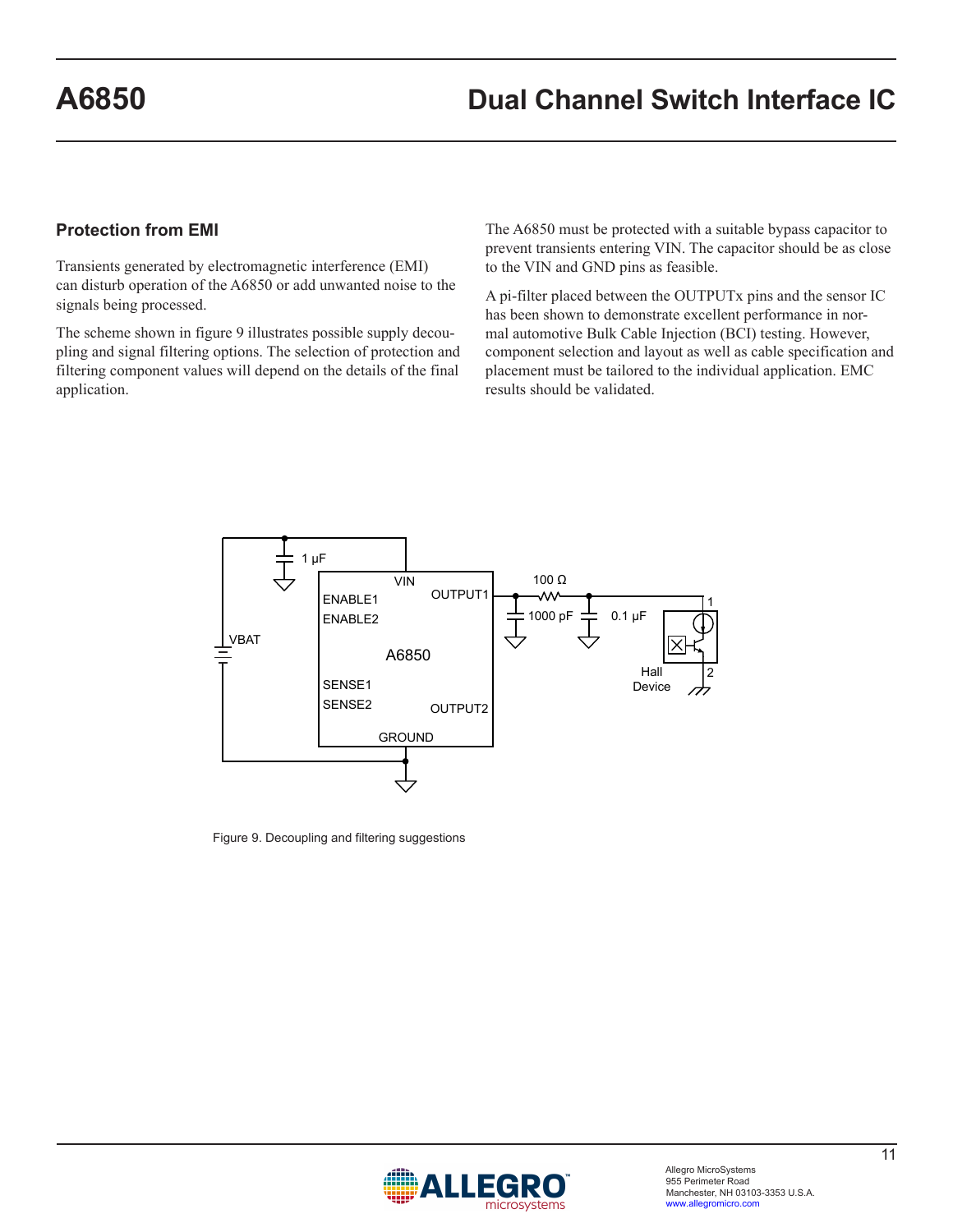# **A6850 Dual Channel Switch Interface IC**

### **L Package, 8-Pin SOIC**